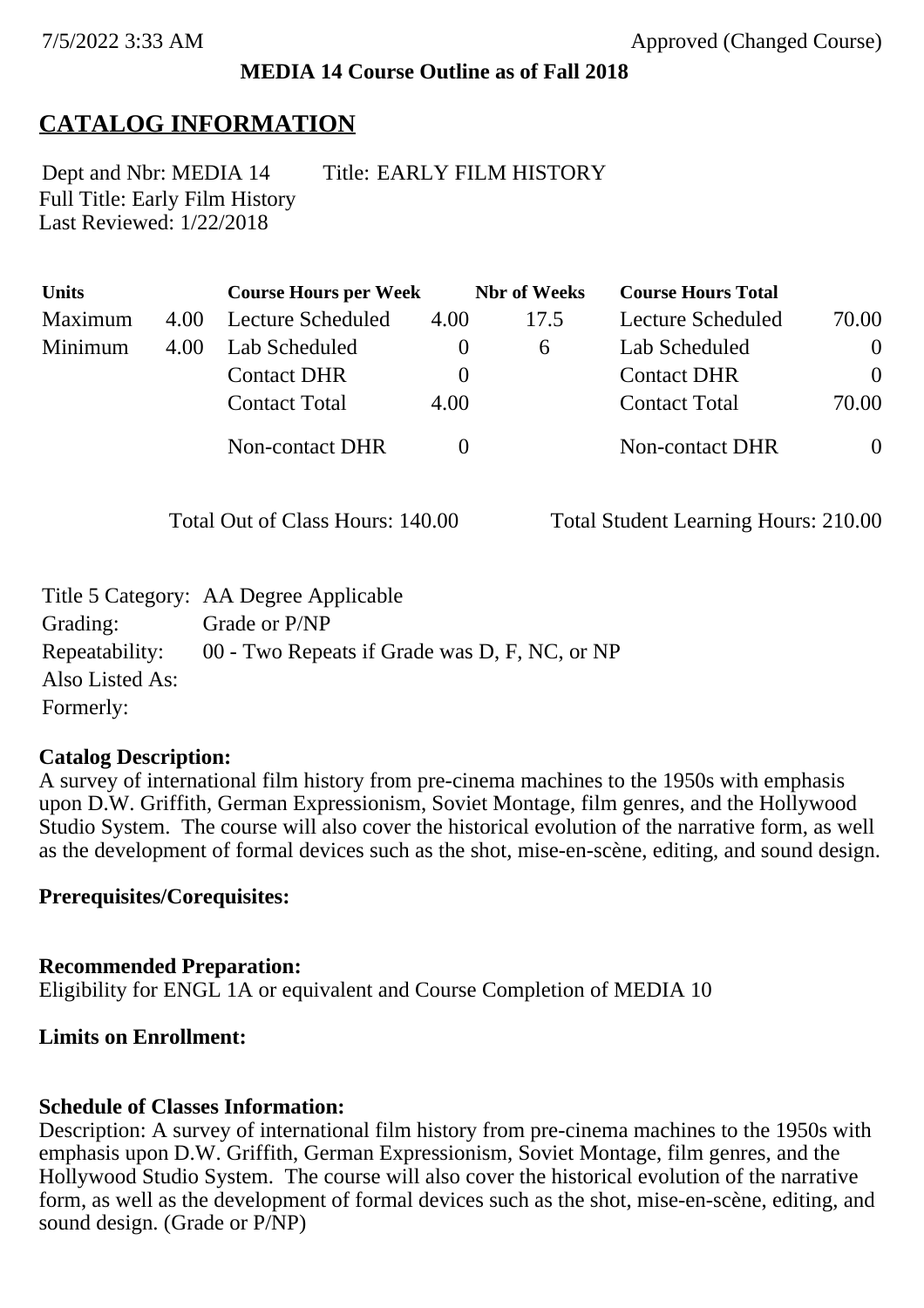Prerequisites/Corequisites: Recommended: Eligibility for ENGL 1A or equivalent and Course Completion of MEDIA 10 Limits on Enrollment: Transfer Credit: CSU;UC. Repeatability: Two Repeats if Grade was D, F, NC, or NP

# **ARTICULATION, MAJOR, and CERTIFICATION INFORMATION:**

| <b>AS Degree:</b>                 | Area                                        |                           |           | Effective:                           | Inactive: |
|-----------------------------------|---------------------------------------------|---------------------------|-----------|--------------------------------------|-----------|
| <b>CSU GE:</b>                    | E<br><b>Transfer Area</b><br>C <sub>1</sub> | <b>Humanities</b><br>Arts |           | Fall 2012<br>Effective:<br>Fall 2012 | Inactive: |
| IGETC:                            | <b>Transfer Area</b><br>3A<br>Arts          |                           |           | Effective:<br>Fall 2012              | Inactive: |
| <b>CSU Transfer: Transferable</b> |                                             | Effective:                | Fall 2012 | Inactive:                            |           |
| <b>UC Transfer:</b> Transferable  |                                             | Effective:                | Fall 2012 | Inactive:                            |           |

**CID:**

## **Certificate/Major Applicable:**

[Major Applicable Course](SR_ClassCheck.aspx?CourseKey=MEDIA14)

# **COURSE CONTENT**

### **Student Learning Outcomes:**

Upon completion of the course, students will be able to:

- 1. Differentiate among the various movements in international film history through the 1950s.
- 2. Evaluate the impact of historical movements, social and cultural trends, and new technologies on the development of motion pictures.

### **Objectives:**

Upon completion of this course, students will be able to:

- 1. Demonstrate a working knowledge of American and international film history from the silent era to the 1950s.
- 2. Recognize and distinguish films according to the period in which they were produced.
- 3. Examine the evolving art of the motion picture in social, cultural, artistic, technological, and economic contexts.
- 4. Evaluate the contributions of significant historical movements and filmmakers in shaping the history of motion pictures.
- 5. Relate the transformation of film technology to the evolution of film form, with particular attention to narrative and aesthetic developments.

## **Topics and Scope:**

- I. The Birth of Motion Pictures
	- A. Technological inventions and evolution
	- B. Rise of studio system and industry
	- C. Aesthetic evolution from documentary to fictional film
- II. Development of Film Grammar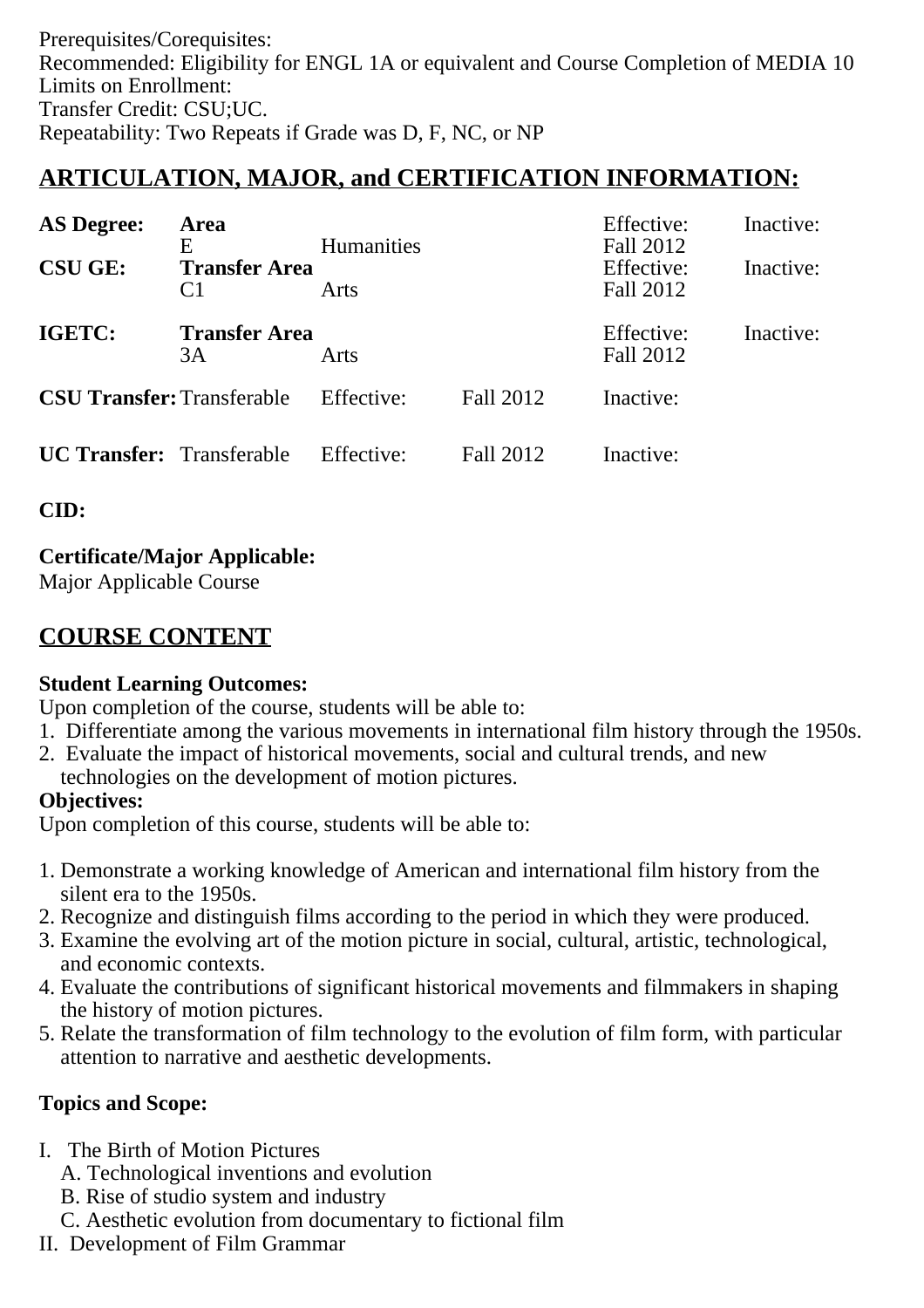- A. Beginnings of film narrative
- B. Use of separate shots, camera angles
- C. Storytelling without sound
- III. International Contributions to Early Film History
	- A. French -- Lumiere Brothers, Georges Melies: reality vs. fantasy
	- B. D.W. Griffith -- maturing technique and narrative
- IV. Early U.S. Film Industry
	- A. Star system
	- B. Feature film
	- C. Business practices
	- D. Women in the industry
	- E. Evolution as entertainment and cultural force
- V. German Expressionism/Soviet Montage
	- A. The influence of German mis-en-scene on American art film, horror, film noir
	- B. The Soviet experiments in montage: Kuleshov, Pudhovin, Eisenstein
		- 1. Cinema as propaganda
		- 2. The Kuleshov effect
- VI. Hollywood in the 1930s and 1940s
	- A. Major/minor studios
	- B. Genres
		- 1. Musicals
		- 2. Comedies
		- 3. Westerns
		- 4. Women's pictures
		- 5. Film Noir
	- C. Star system evolution
	- D. Importance of production technique
	- E. Coming of sound -- technology and aesthetics
- VII. Film during World War II
	- A. Leni Riefenstahl and German propaganda
	- B. The American "Why We Fight" series
	- C. Hollywood involvement in the War effort
- VIII. Hollywood in the 1950s
	- A. House Un-American Activities Committee
	- B. Supreme Court rulings -- Paramount decree
	- C. Impact of TV
	- D. Impact of wide-screen and color
	- E. Production Code
- IX. International Film
	- A. Japanese Cinema
		- B. Italian Neo-Realism
		- C. Emergence of Third World Cinema

## **Assignment:**

- 1. Weekly reading assignments from 40 to 60 pages
- 2. Two to four critical essays, totaling 10 to 20 pages, one requiring research
- 3. Two to three exams including final exam
- 4. Optional individual or group presentation or final project
- 5. Other assignments may include journals, film reviews, quizzes, blogs, etc.